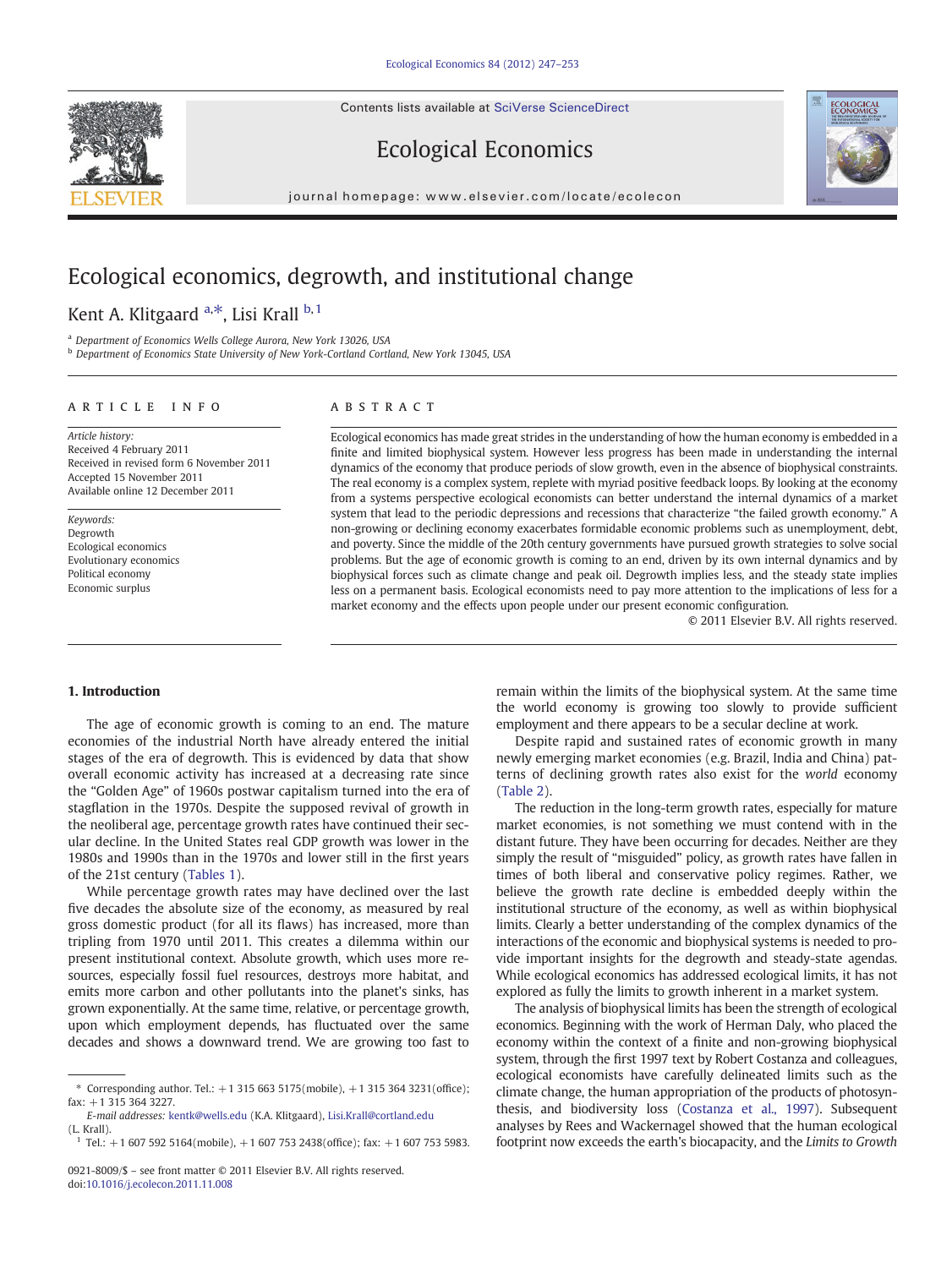<span id="page-1-0"></span>

| Table 1                        |  |  |
|--------------------------------|--|--|
| Growth rates in U.S. Real GDP. |  |  |

| Years | Average annual % growth |
|-------|-------------------------|
| 1930s | 1.3                     |
| 1940s | 5.9                     |
| 1950s | 4.1                     |
| 1960s | 4.4                     |
| 1970s | 3.3                     |
| 1980s | 3.1                     |
| 1990s | 3.1                     |
| 2000s | 2.6                     |

Source: [Foster and Magdoff \(2009\)](#page--1-0).

studies by Meadows et al. concluded that human activity has overshot the carrying capacity and the scale of human activity is unlikely to be maintained into the next century. The work of many energy analysts [\(Campbell, 2005; Campbell and Laherrere, 1998; Deffeyes, 2001; Hall](#page--1-0) [and Klitgaard, 2011; Hallock et al., 2004](#page--1-0); [Heinberg, 2005; Simmons,](#page--1-0) [2006\)](#page--1-0) concludes that we are at or near the global peak of fossil hydrocarbons and future economic activity will be impacted strongly by more expensive and less available petroleum.

The second set of limits is internal and is to be found in the dynamics of the accumulation process, involving the complex structural interaction of production, consumption, and distribution. The internal limits that gear the economy toward both cyclical variation and secular stagnation have not been considered systematically by ecological economists. When the economy reached these limits historically the result has been a series of periodic recessions and depressions. Renewed growth has been the answer, just as it is now. If the system reaches its own internal limits at the same time the world reaches its external biophysical limits we will have a profound challenge because we need a way to facilitate decent standards of living when economic growth can no longer be the vehicle to maintain incomes and assure social stability. In the last instance, a system in overshoot can neither grow its way out of its inherent tendency toward stagnation, nor can it grow its way into sustainability.

We believe it is unlikely that the present system of capitalism, dominated by multinational corporations, globalization, speculative finance, and dependence upon fossil fuels, can adjust to the era of degrowth and remain intact as is. In order to devise an economy that meets human needs as it approaches both sets of limits, ecological economics needs to understand more fully the structural and institutional dimensions of the internal and external limits, as well as the interaction between the two. This is our challenge, and it is a difficult one. Ecological economics can better understand the necessary institutional configuration of the non-growing economy only by an improved understanding of the dynamics of growth and capital accumulation, because it is here that the inherent tendencies to stagnate and the resolution to stagnation are found.

#### 2. The Standard Ecological Economic Model

The primary constraint to understanding the internal limits to growth is found in the acceptance of the framework where allocation,

#### Table 2

Global investment, productivity, profit and GDP.

| Indicator                                       | 1950s |      |      |      |      | 1960s 1970s 1980s 1990s 2000-2002 |
|-------------------------------------------------|-------|------|------|------|------|-----------------------------------|
| US 500 TNC profit rate                          | 7.71  | 7.15 | 6.30 | 5.30 | 4.02 | 3.30                              |
| Real global investment<br>growth rate           | n.a.  | 7.78 | 397  | 3.24 | 2.24 | 2.1                               |
| Global industry value added n.a.<br>growth n.a. |       | n.a. | 3.36 | 2.59 | 192  | n.a.                              |
| Real per capita global GDP<br>growth            | n.a.  | 3.19 | 2.11 | 1.27 | 1 05 | 1.00                              |

Source: [O'Hara \(2006\)](#page--1-0): 77.

distribution and scale are disaggregated from one another, and in the belief that markets allocate efficiently, once adjusted appropriately for externalities, market failure, etc. While it is not our intention to be contentious and critical of a framework that many ecological economists adopt we believe this framework engenders a problematic map for understanding fully a mature market economy now running into both internal as well as external biophysical limits. While we have already highlighted many of our points of disagreement with this branch of ecological economics ([Krall and Klitgaard 2011](#page--1-0)) it is nonetheless important to briefly restate them.

The proposition that markets allocate efficiently is summarized clearly by Daly when he states: "the market, of course, functions only within the economic subsystem, where it does one thing: it solves the allocation problem by providing the necessary information and incentive. It does that one thing very well. What it does not do is solve the problem of optimal scale and optimal distribution" ([Daly,](#page--1-0) [1996:](#page--1-0)50). Here allocation is separated from distribution and scale and the latter two, which are clearly more crucial, involve planning outside the market. Our belief is that markets are embedded in historical and institutional reality that we call market capitalism. Markets are more than just allocative mechanisms. They are also social institutions. There are no allocatively efficient markets that can be easily disentangled from this broader economic reality. Rather than treating markets as single purpose allocative mechanisms, we believe it is more productive to abandon the disaggregation of scale, distribution, and allocation and the premise of efficient allocation and treat markets as a component of an integrated whole called the Market System, or capitalism. What we really confront is a problem of institutional change. Many ecological economists believe that radical institutional change is impossible (and for many undesirable). Daly and Farley state: "We never start from a blank slate. Present institutions must be reshaped and reformed, not abolished. This imposes a certain gradualism….We have neither the wisdom nor the time to start over again without our most fundamental institutions, even if we could imagine alternatives." ([Daly and Farley, 2004](#page--1-0):362). We have only to look at Rapa Nui (Easter Island) to see that gradualism may not always be the best course of action. Gradually and without altering the basic institutional fabric of their day-to-day lives, the Easter Islanders eventually got to the point where they cut down the last tree. Perhaps more dramatic institutional change would have been in order. Under our present circumstances radical change means we have to begin by understanding the complex interactions of allocation, distribution, and scale. Disaggregating them presents an incomplete picture of the actual economy and a lack of focus upon the types of institutional change needed to achieve degrowth without mass unemployment and the attainment of a steady-state economy that meets human needs.

#### 3. Historical Traditions of Alternative Economic Frameworks

The approach we advocate to understand how our economy might be reconfigured at this historical moment is to view the modern global economy as a complex and rapidly evolving interaction of production, distribution, exchange, consumption, and growth. We believe it is crucially important to make the distinction between the functioning of an individual market and the function of the Market (to use Polanyi's term) as a System. Complex systems entail not only boundaries, inputs and output, but also feedback loops. In the case of economic systems they also entail institutional configurations that include beliefs and agencies of economic organization such as laws and bureaucratic arrangements. Ecological economics is a vast improvement over mainstream economics because it embeds the economy inside a finite and non-growing biophysical system. This approach can be enhanced by a greater focus on market capitalism as a system.

Fortunately economists since the 1700s have written volumes to understand the nature and dynamic of market capitalism. Adam